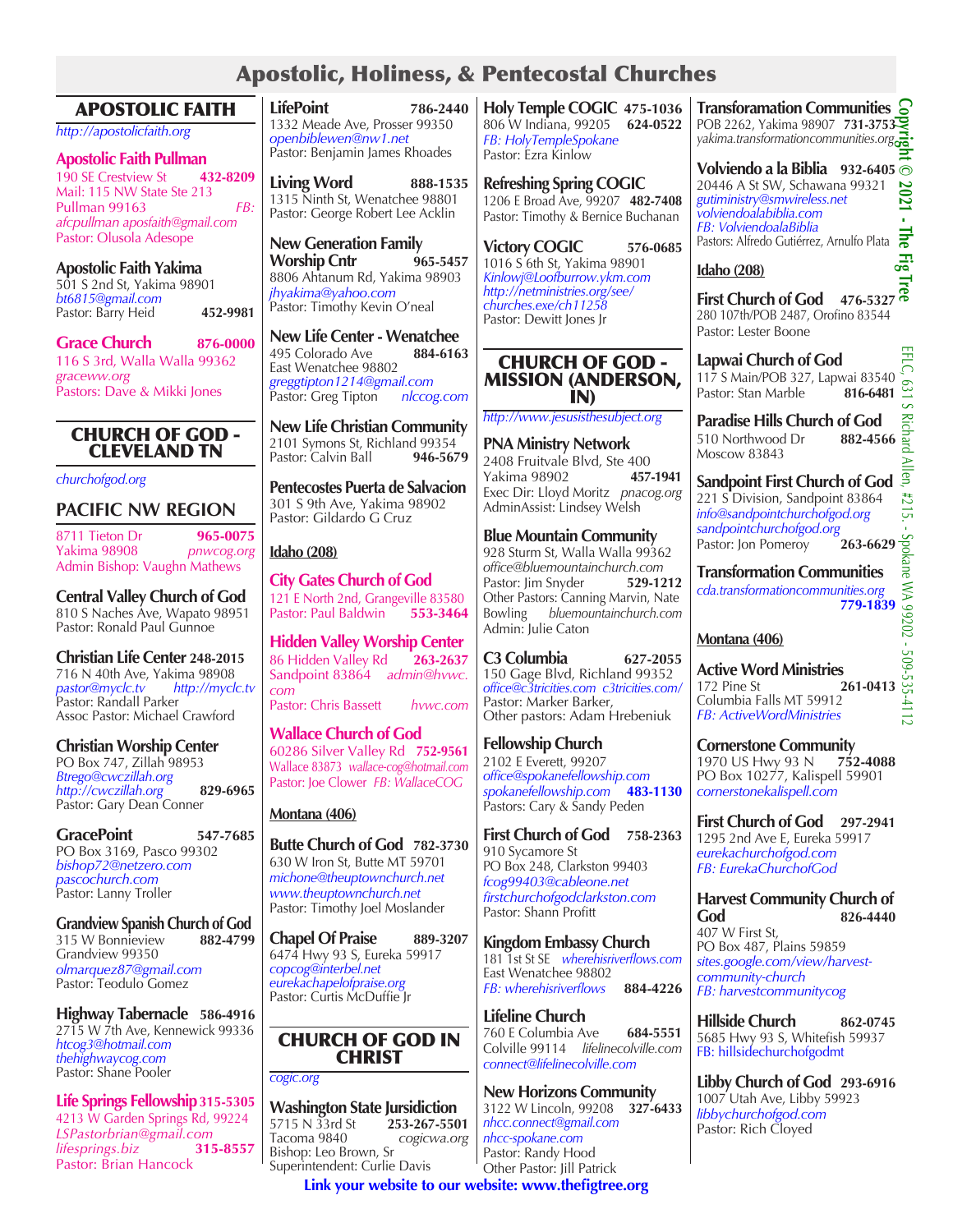## CHURCH OF GOD (SEVENTH-DAY)

*cog7.com*

**Church of God (Seventh-Day)**  2929 N Freya St/POB 6497, 99217 *briancg7@gmail.com spokanecog7.org* **482-7128** Pastor: Brian Larson

## CHURCH OF GOD, THE

**Northwest Region 208-442-1180** 710 Hwy 821 #24, Yakima 98901 *allardsmith@msn.com tcognorthwest.com/churches.html* Regional Overseer: Bp Allard Smith WA District overseers: Jacob Doran

**The Church of God - Yakima** 2109 River Rd, Yakima 98901 *allardsmith@msn.com* Pastor: Allard Smith **208-442-1180**

**The Church of God - Kennewick**  812 W 19th St, Kennewick 99336 *justinm.sweeney@hotmail.com* Pastor: Justin Sweeney **491-1193**

#### **Montana (406)**

**Flathead Valley Church of God** 594 Birch Grove Rd, Kalispell Pastor: David Hendricks, Sr **892-7688**

### CHURCH OF GOD, UNITED

*ucg.org*

**United Church of God** 

Spokane campus: The Avenues Event Center, 9320 E Mission, 99206 Kettle Falls: Senior Citizens Hall, 605 Narcissus St, 99141

*ucg.org/congregations/spokane-w* Pastor: Paul Moody **891-2901**

#### **Idaho (208)**

**Clearwater Valley United Church of God Church of God**  Kamiah, ID 83536 **891-2901** Paul Moody

**Montana (406)**

### **United Church of God**

Kalispel campus: Hampton Inn 140 Hwy 2 West, 59901 Missoula campus: Grant Creek Inn 5280 Grant Creek Rd, 59808<br>Pastor: Dan Deininger **410-0162** Pastor: Dan Deininger

# FULL GOSPEL

**Church on the Rock 884-3935**  166 9th St NE, East Wenatchee 98802

**Kennewick Full Gospel Lights**

321 W Kennewick Ave **585-6371** Kennewick WA 99336

**New Life Center** 884-4226 310 5th St NE, East Wenatchee 98802 *newlifecenter.live FB: newlifecenter.live* Pastor: Gregg Tipton

**New Life Center 422-3318** 508 W 4th Ave, Omak 98841 PO Box 506, Okanogan 98840 *FB: New-Life-Church-Okanogan*

**Valley Christian Fellowship** 142 Eastside Oroville Rd **476-2028** PO Box 1707, Oroville 98844

**Where The Wind Blows Vision Church** 29 Basin St SW Ephrata 98823

# NEW TESTAMENT

**Cleveland Ave Church of Christ** 827 W Cleveland Ave, 99205 PO Box 8, Medical Lake 99022 Pastor: Juergen Deutsch **251-2034**

**New Testament Christian**  4903 N Regal, 99207 **323-7572** *myntcc.org/spokanewa* Pastor: Kevin Wurn

# OPEN BIBLE

**Center Church** POB 10320, 99209 *centerchurchonline.com*

**Country Church 292-8770** 40015 Collins Rd, Elk 99009 *connectccob@gmail.com*  Pastor: Jose Ng *FB: countryobc*

**The Intersection Church** 905 N McDonald Rd, 99216<br>FB: IntersectionChurch 924-3705 *FB: IntersectionChurch* **924-3705** Pastor: Isaac Hebden *theintersection.info* Admin: Mike Moran Office Mngr: Jan Heinen

**Turning Point Open Bible**

11911 N Division St, 99208 *turningpointspokane.org* **467-5122** Pastor: Monte LeLaCheur Other pastors: Nathan Hagan, Josh Stelly, Kyle Huff *info@tpob.org*

# PENTECOSTAL

**New Hope Center** 701 W Main, Ritzville 99169 *info@richardleeministries.com newhopecenterchurch.org* Pastor: Richard Lee

**River of Life Romanian Pentecostal** 2103 E Mission, 99202

**Spokane Pentecostal Missionary Church of Christ (4th Watch)**

2004 E 9th Ave, 99202 **389-8538** *pmcc4thwatchspokane.org* Pastor: Mary Rose Chavez-Marquez

**Idaho (208)**

**Athol Church of God 772-5203** 5865 Mctavish Ave/POB 241, Athol 83801 *atholchurchofgod.org*

## PENTECOSTAL CHURCH OF GOD

*pcg.org* 

**Pacific NW Pentecostal CoG** PO Box 186, Raymond 98577 Finacial Off: POB 1497 *pnwpcg.com* Kamiah 83536*kjlineberry@gmail.com* Bishop: Kelly Lineberry Sec: Gary Duckworth

**Bible Faith Family Church** 1012 Fir St, Oroville 98844 **476-3063** *biblefaithfamilychurch.org* Pastors: Claude Roberts

**Christian Faith Worship Cntr**<br>1355 Elm St<br>758-2637 1355 Elm St **758-2637** PO Box 308, Clarkston 99403 *cfwcclkwa101@yahoo.com* Pastors: Lois Lineberry

**New Hope Chapel - Omak** 218 W Bartlett Ave, Omak 98841 *poguemntminis@hotmail.com* Pastor: Tim Watkins

**New Hope Chapel - Yakima** 2007 Cornell Ave Union Gap 98903 *mosaic-church.us* PO Box 10885, Yakima 98903 Pastor: David Dalton Sr

**Note of Joy Ministries** 305 E R St, Yakima 98901 Pastor: Curtis Skidmore **673-2920**

**Waitsburg Chapel PCG** 320 W 2nd *FB: Waitsburg-Chapel* Waitsburg 99361 **337-6235** Pastor: Jimmie Daves

## **Idaho (208)**

**Covenant House Christian Center 476-3803** 12517 Hartford, Orofino 83544 *FB: CovenantHouseChristianCenter covenanthousechristiancenter@* Pastor: Maria Ward *outlook.com*

**Family Worship Center** 697 W Dakota **772-4267**  PO Box 395, Hayden Lake 83835 *fwcpcg@yahoo.com go2fwc.com FB: familyworshipcenter1* Pastor: Steven Hemming

**The Life Center 935-0362** 4432 Hwy 12, Kamiah 83536 *thelifecenterpcg@gmail.com FB: thelifecenter4me*

Pastor: Kelly Lineberry *tlc4me.cc*

**Worship Center 783-8902** 307 Main St, *office@wc.church* PO Box 196, Smelterville 83868 Pastor: Corey Berti Assoc Pastor: Bill Howard *wc.church*

## **Montana (406)**

**Falls Chapel PC/G 827-4120** POB 1094, Thompson Falls 59868 *jschamblin@blackfoot.net fallschapeltf.com* Pastor John & Cheryl Chamblin

**Faith Chapel** 3260 HWY 83 N. **251-5559** PO Box 243, Seeley Lake 59868 *faithchapelseeleylake.org*

**Solid Rock Church 251-5559** 2415 Arcadia Dr, Missoula 59803 *sites.google.com/site/ missoulasolidrockyouth/*

## PENTECOSTAL - UNITED

#### *upci.org*

**WASHINGTON DISTRICT**

PO Box 55235 **800-957-3617** Shoreline 98155 *superintendent@waupc.org* DS: Raymond Woodson Sr Sec: Gary Blaylock *waupc.com*

**Abundant Life** 1625 E Alder, Walla Walla 99362 *pastorjhall@gmail.com* **240-2847** *FB: abundantlifewallawalla* Pastor: Jeffrey Hall

**Apostolic Faith UPC** 141 Rein Rd **925-6272** MA: 700 Charlton Rd, Ellensburg 98926 Pastor: Walter Davenport

**Apostolic Tabernacle 586-3412** 201 S Auburn St, Kennewick 99336 *upcatwa@gmail.com upcatwa.org* Pastor: Wayne Clemetson **582-8895**

**Christ Connection** 1118 McKinley Ave<br>Yakima 98902 Yakima 98902 **360-834-7453** *stevencarolsmith@yahoo.com christconnectionyakima.org* Pastor: Steven Smith

**Connect Point 325-0183** 2828 E 33rd, 99223*connectpoint.tv* Mail: PO Box 9127, 99207 Pastor: Gregory Glover

**Cornerstone Church** 21326 E Mission Ave **921-1543** PO Box 926, Liberty Lake 99019 *https://cornerstonespokane.com* Pastor: Rick Mayo

**Cornerstone North Spokane**